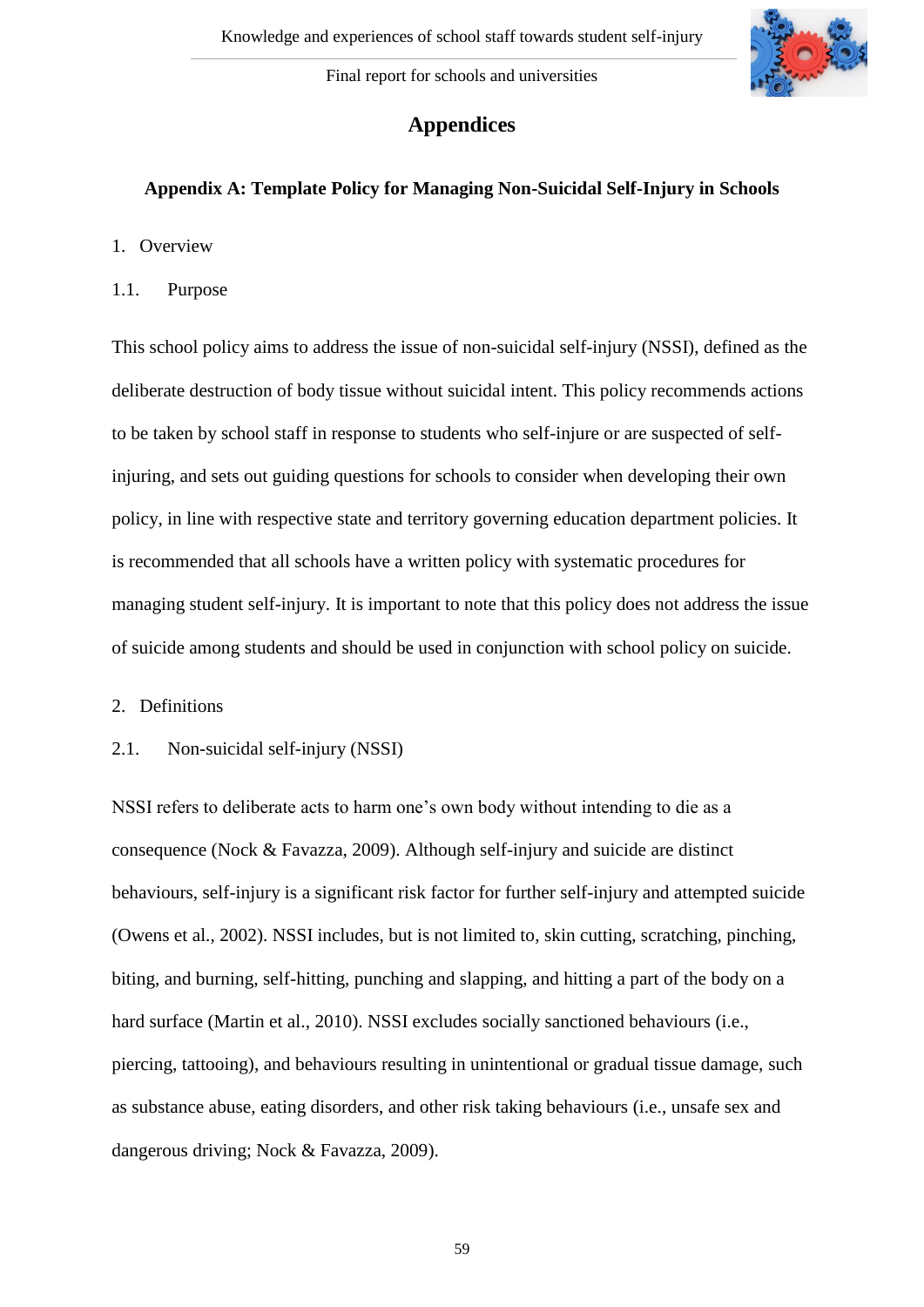NSSI typically begins in adolescence between 12 and 14 years of age (Jacobson & Gould, 2007), with approximately 10% of Australian adolescents engaging in the behaviour (Martin et al., 2010). Adolescents typically engage in NSSI to relieve negative emotions and to punish themselves, rather than to end their own life (Klonsky, 2007). NSSI can be equally prevalent among males and females, and affects people of any age, and from different family backgrounds, religions, cultures, and socio-economic groups (Jacobson & Gould, 2007). Risk factors for NSSI include mental illness (e.g., depression, anxiety), earlier self-injury, and family or peer history of self-injury, drug or alcohol abuse, and childhood trauma or abuse (Toste & Heath, 2010). However, adolescents who self-injure can appear to be functioning well both academically and socially, experience caring home environments, and not have a mental illness (Toste & Heath, 2010). Adolescents often go to great lengths to conceal their injuries so it can be difficult to know if a student has self-injured.

### 2.2. Contagion

Contagion of self-injury refers to incidents when self-injury is imitated by a student, as a result of talking about self-injury with others, or after viewing self-injury content in television and film, or online (Toste & Heath, 2010).

# 3. Roles and responsibilities

# 3.1. Principal

3.1.1. Appoint a point person or school crisis team - The principal should appoint a school point person, such as a school psychologist or counsellor, or assemble a school crisis team (which can include the principal, school counsellor, psychologist, nurse, year level coordinators, and teachers) to serve as the point(s) of contact for other staff members when referring students who self-injure or are suspected of self-injuring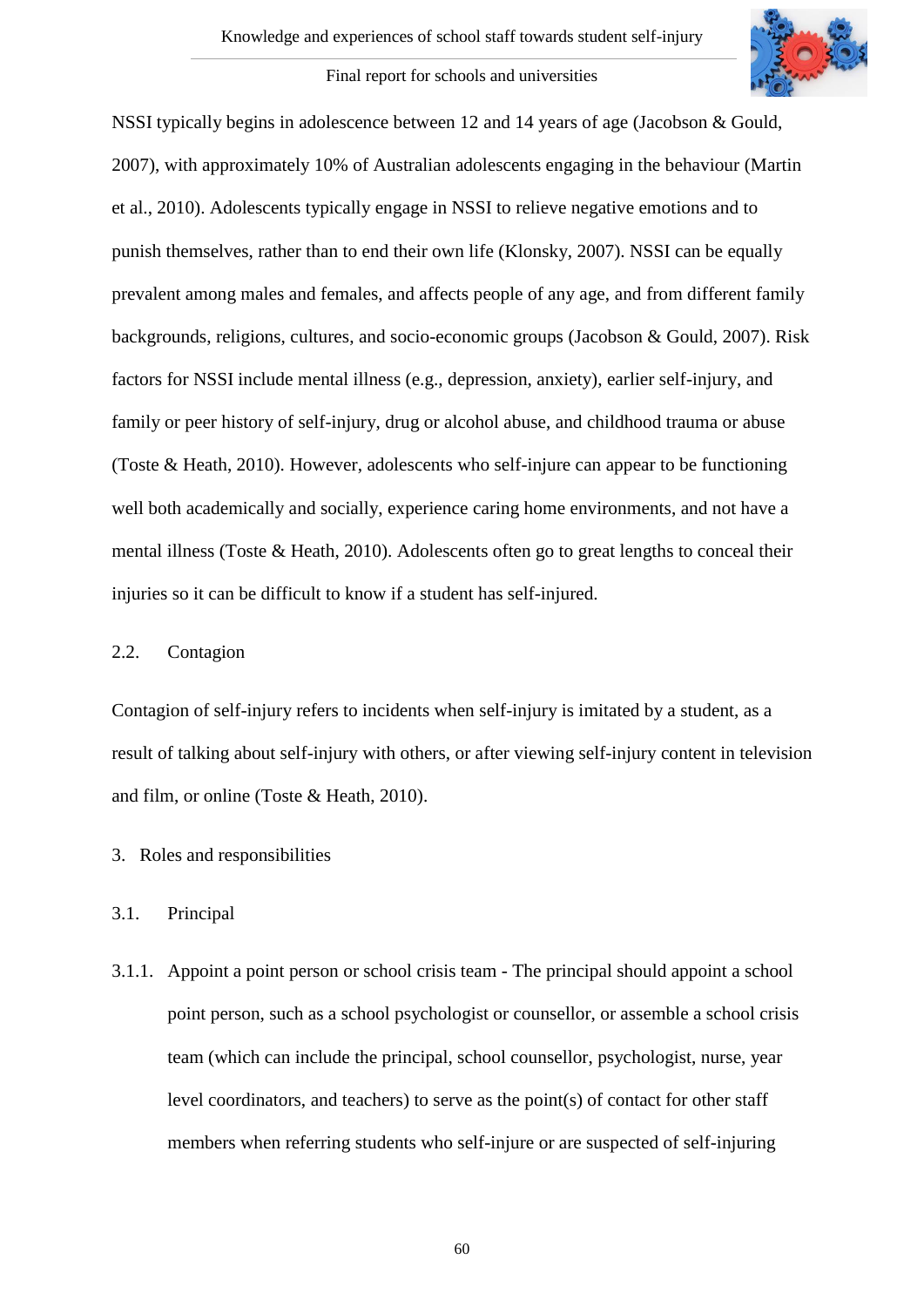

(Bubrick et al., 2010; Walsh, 2012). It is essential that the point person/members of the crisis team have the appropriate level of training and expertise to respond to and conduct risk assessments with students who self-injure or are suspected of selfinjuring, or are willing to undertake such training.

3.1.2. Disseminate the school policy - The principal should ensure that staff members are familiar with and follow the school's self-injury policy.

Education for staff members - The principal should ensure that staff members receive training on recognising, responding to, and referring students who self-injure or are suspected of self-injuring. Training should describe warning signs and risk factors of self-injury, difference between self-injury and suicide, functions of self-injury, common and severe forms of self-injury, and how to respond to students who selfinjure (Walsh, 2012).

- 3.2. Point person/members of the crisis team
- 3.2.1. Risk assessment The point person/members of the crisis team should conduct an initial risk assessment and follow-up assessments with students who self-injure or are suspected of self-injuring (see section 7).
- 3.2.2. Referral The point person/members of the crisis team should develop a referral list of local mental health professionals experienced in working with adolescents who self-injure, and refer students who have self-injured to an external mental health professional and/or contact their parent/guardian (see section 8 and 10).
- 3.3. Staff members
- 3.3.1. Identification and referral Staff members should learn about the warning signs of self-injury and how to respond appropriately to students who self-injure, and refer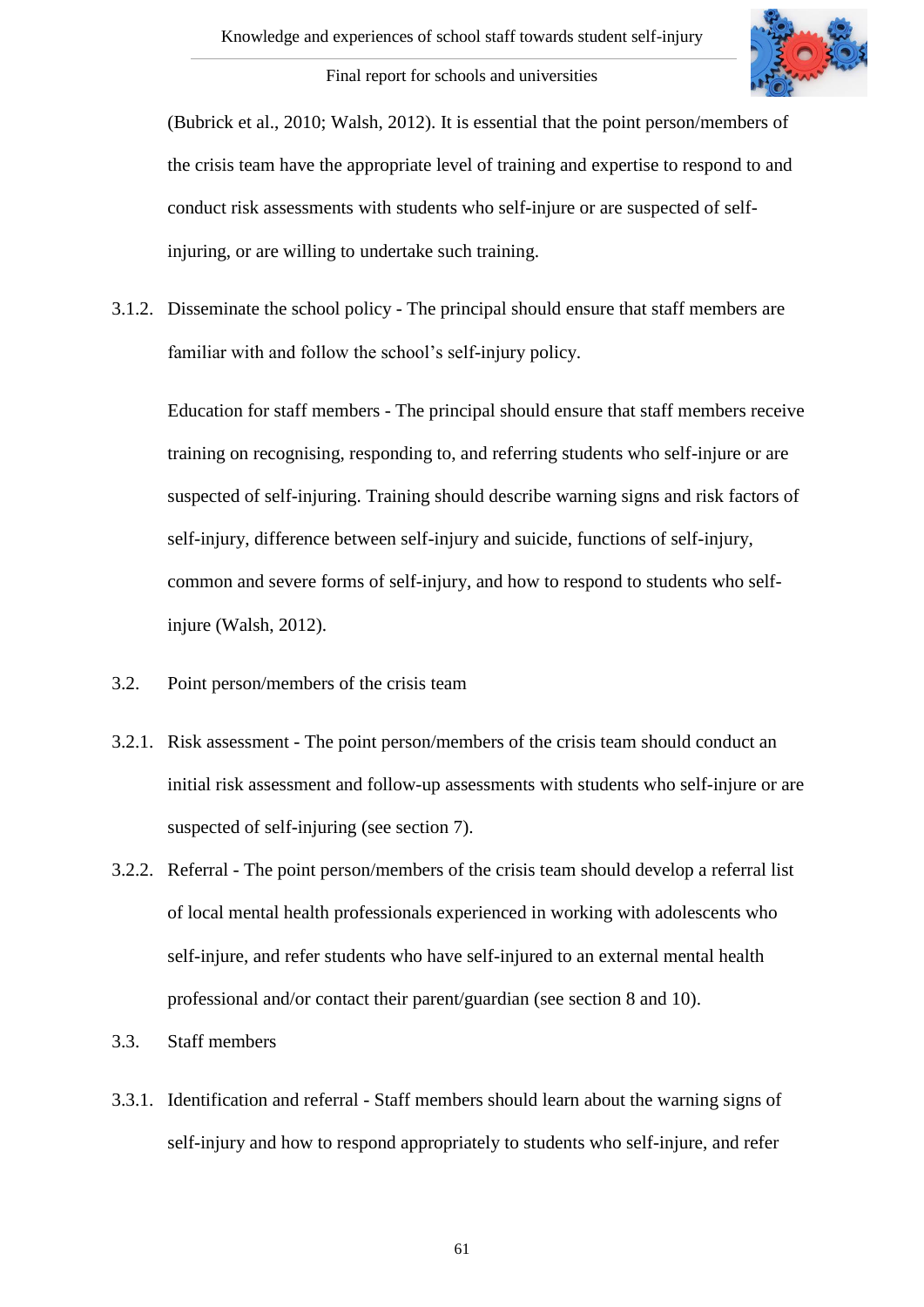

students to the point person/member of the crisis team if they have self-injured or are suspected of self-injuring (see section 4, 5 and 6).

- 4. When staff members should report students suspected of self-injury
- 4.1. Any staff member should contact the assigned point person/member of the crisis team if a student has self-injured, is suspected of engaging in self-injury, or has displayed any of the following warning signs or behaviours, including:
	- Frequent or unexplained bodily scars or wounds, such as cuts, burns, scratches and  $\bullet$ bruises appear anywhere on the body;
	- Frequently wearing long sleeved/pants clothing at inappropriate times, such as in  $\bullet$ warm weather, and a reluctance or refusal to participate in activities resulting in skin exposure, such as physical education classes or swimming;
	- Frequent need for privacy and secretive behaviour. Changes in mood, including irritability, hostility, anger, uncontrollable crying, or sadness. Unexplained withdrawal from activities or deterioration in academic performance and/or personal hygiene;
	- Frequent mention of self-injury in creative writing, artwork, journals, internet  $\bullet$ postings, e-mails, notes, texts, and in communication with others (including jokes, rumours, threats); and
	- Frequent high risk behaviours involving physical risk to the students that exceeds normal adolescent experimentation (e.g., train surfing, choking game, dangerous driving, substance abuse) (Bubrick et al., 2010; Lieberman et al., 2009; Toste & Heath, 2010; Walsh, 2012).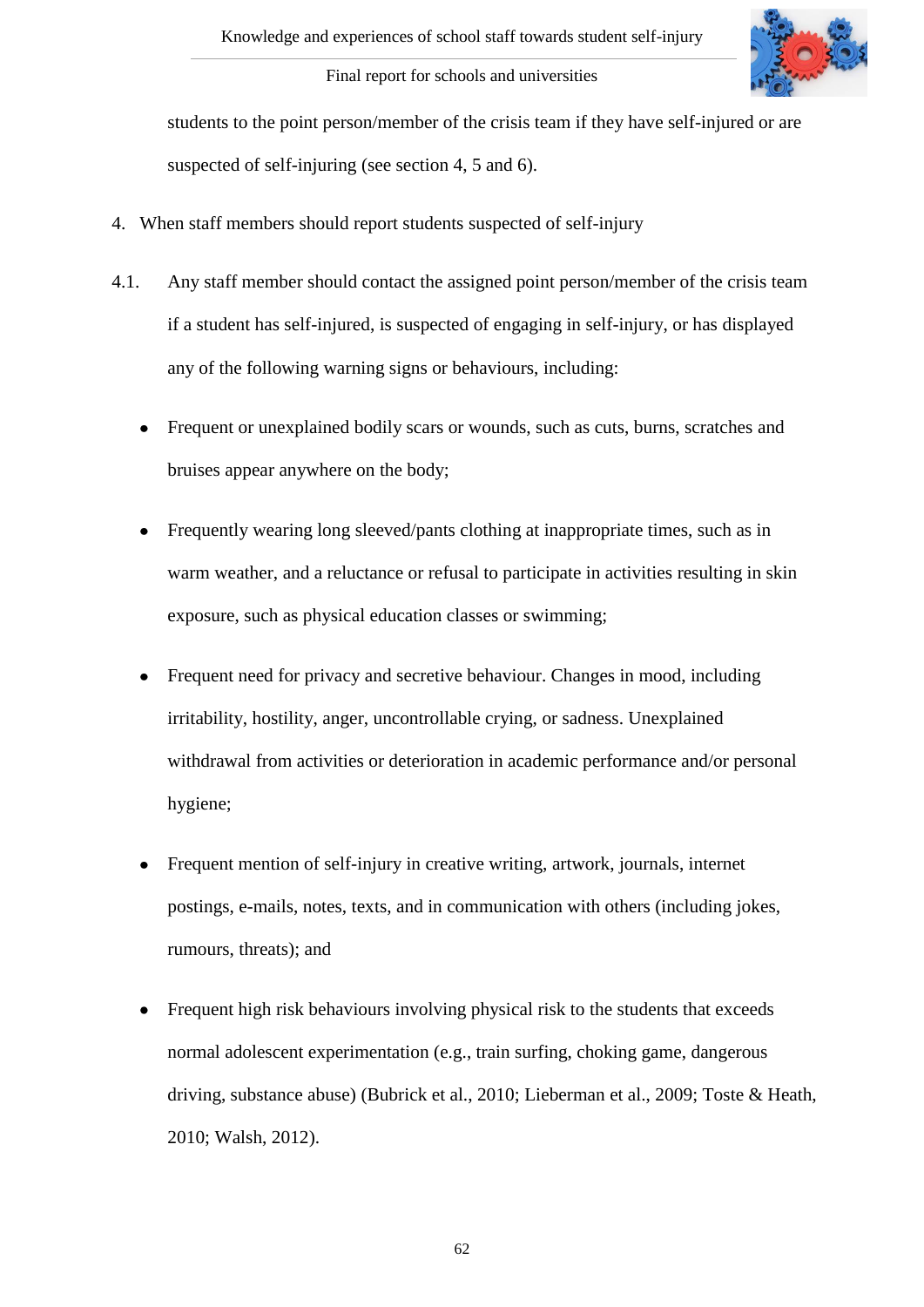

- 5. How to respond to students who self-injure or are suspected of self-injuring
- 5.1. Sometimes staff members will need to communicate with students who self-injure or are suspected of self-injuring until the point person/member of the crisis team can attend to the student.

Staff members should listen to students who self-injure or are suspected of selfinjuring in a calm, caring, and non-judgmental way, trying not to communicate that they may be angry, horrified, panicked, frustrated, or upset. Staff members should monitor their reactions to these students. Walsh (2012) suggests school staff respond to students who self-injure with a low key, dispassionate demeanour and respectful curiosity.

Staff members should not attempt to solve the problems of students who self-injure or are suspected of self-injuring, should not deny their feelings or ask too many questions. Staff members should listen to these students and empathise with their situation.

Staff members should never promise students that they will keep what they tell them a secret, and should explain to the student that they have a duty of care to tell someone who can help (e.g., principal, coordinator, point person, member of crisis team). If the student refuses to see the point person/member of the crisis team, staff members should reiterate that while they understand their concerns they are obligated to tell the point person/member of the crisis team who is better equipped to help them. If the student is upset, a staff member should stay with them until the point person/member of the crisis team can respond.

Staff members should respond to students who disclose that another student has selfinjured or is suspected of self-injuring in the same way.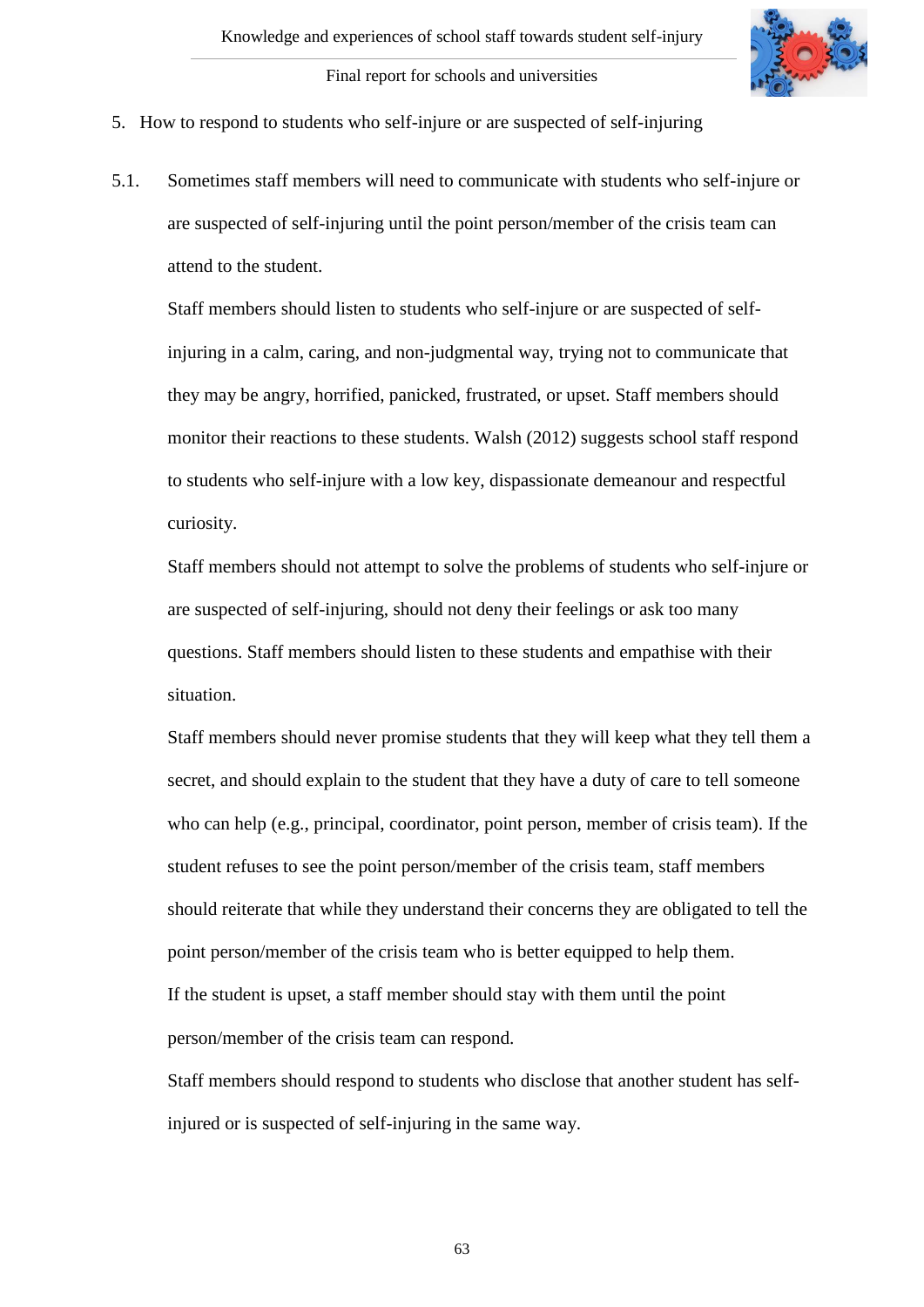

- 6. To whom staff members should report students suspected of self-injury
- 6.1. School nurse or first aid officer Staff members should contact the school nurse or first aid officer as soon as possible to treat the student's wounds and assess whether the student has wounds requiring referral to a hospital emergency department (Bubrick et al., 2010; Onacki, 2005). If the school nurse or first aid officer is not available then first aid should be applied by a staff member. If the student's parent/guardian is unable to accompany the student to the emergency department then a staff member (ideally the point person/member of crisis team) should accompany the student and stay with them until their parent/guardian has arrived.
- 6.2. Point person/member of crisis team Staff members should contact the point person/member of the crisis team if the student does not require treatment by the school nurse, first aid officer, or emergency department (Bubrick et al., 2010; Walsh, 2012).
- 7. Which staff member should conduct the initial risk assessment with students
- 7.1. Point person/member of crisis team The point person/member of the crisis team should contact the student who self-injured or is suspected of self-injuring and confidentially conduct a thorough risk assessment with the student as soon as possible to assess the severity and intent of their self-injury (i.e., with or without suicidal intent), and determine the most appropriate course of action. The risk assessment should establish whether the student is at low, moderate, or high risk for further selfinjury potentially causing severe physical injuries or death, including:
	- Suicide Previous suicide attempt, current suicidal thoughts or plans, history of  $\bullet$ family or peer suicide. If the student is at risk for suicide then the point person/member of the crisis team should follow the school's suicide policy;

64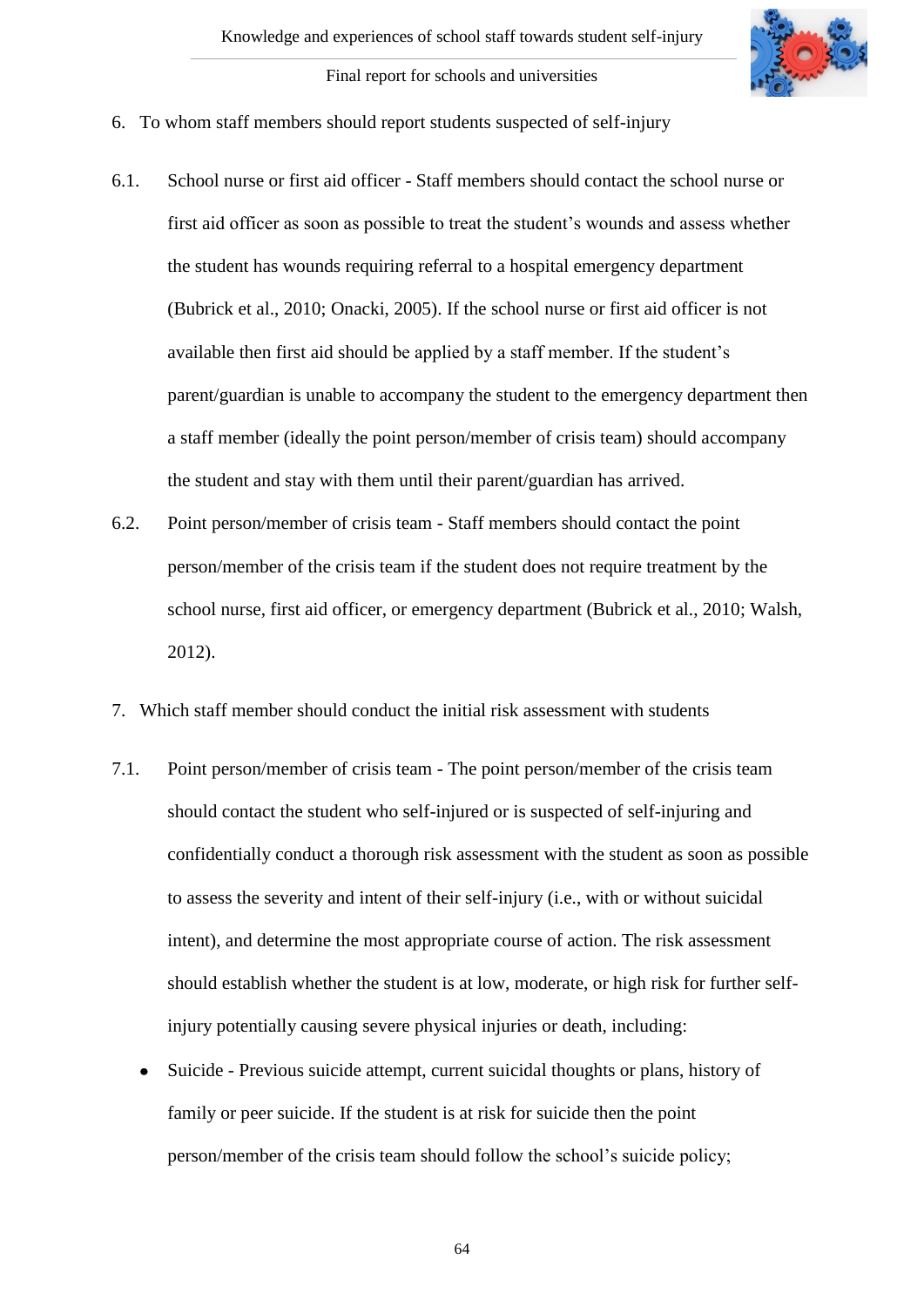

- Self-injury Severity of the physical injuries, frequency of self-injury, methods of self-injuring, escalation of self-injury, wound care strategies, triggers for self-injury, and mental state following self-injury; and
- Evidence of other co-occurring mental health problems substance abuse, anxiety, depression, eating disorder, history of trauma or abuse, and current stressors (Bubrick et al., 2010; Toste & Heath, 2010).
- **Low risk** if the student has self-injured with superficial tissue damage, has selfinjured less than four times, typically engages in few forms of self-injury, and has no symptoms of co-occurring mental health problems then risk for further self-injury and death may be regarded as low. Intervention by the point person/member of the crisis team or referral to an external mental health professional may be considered.
- **Moderate risk** if the student has self-injured with light tissue damage, has self- $\bullet$ injured four or more times, has engaged in multiple methods of self-injury, or has mild symptoms of co-occurring mental health problems then risk for further selfinjury and death may be regarded as moderate. Referral to an external mental health professional should be considered
- **High risk** if the student has self-injured with severe tissue damage, has self-injured  $\bullet$ four or more times, frequently engages in multiple methods of self-injury, and has acute symptoms of mental health problems then risk for further self-injury and death may be regarded as high. Referral to an external mental health professional should be considered.

These categories of risk were developed based on studies with adolescents and young adults and guidelines for responding to NSSI in schools (Andrews, Martin, Hasking, & Page, 2013; Toste & Heath, 2010; Whitlock, Muehlenkamp, & Echenrode, 2008).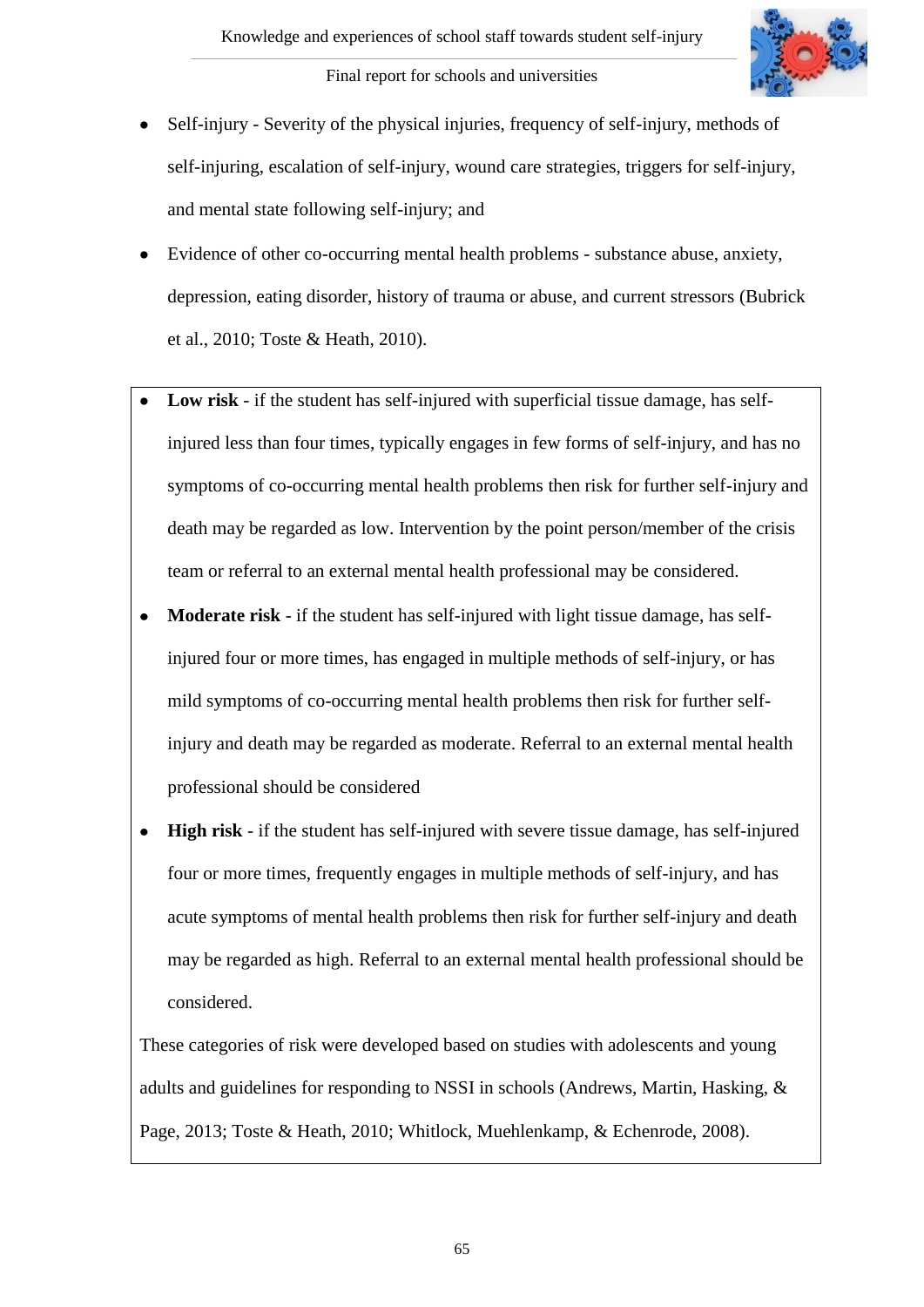

- 7.2. Feedback loop The point person/member of the crisis team should ensure, within the confines of confidentiality, that the referring staff member is advised of the outcome of the assessment so they are aware that their report resulted in action (Walsh, 2012).
- 8. When students should be referred to external mental health professionals
- 8.1. Low risk **-** If the student is at low risk for further self-injury and death, the point person/member of the crisis team may decide to continue with a more complete assessment and intervention, if their level of training and school resources permit, or they may elect to refer the student to an external mental health professional with experience working with adolescents who engage in NSSI (Bubrick et al., 2010; Toste & Heath, 2010; Walsh, 2012).
- 8.2. Moderate or high risk If the student is at moderate or high risk for further self-injury and death the point person/member of the crisis team should refer the student to an external mental health professional with experience working with adolescents who self-injure (Bubrick et al., 2010; Toste & Heath, 2010; Walsh, 2012).
- 9. Which staff member should conduct follow-up assessments with students
- 9.1. Point person/member of the crisis team The point person/member of the crisis team who conducted the initial risk assessment should follow-up with the student and periodically re-assess their level of risk for further self-injury and death, particularly following changes in life circumstances and during periods of stress, and if the student's initial level of risk was low and they were not referred to an external mental health professional (Toste & Heath, 2010).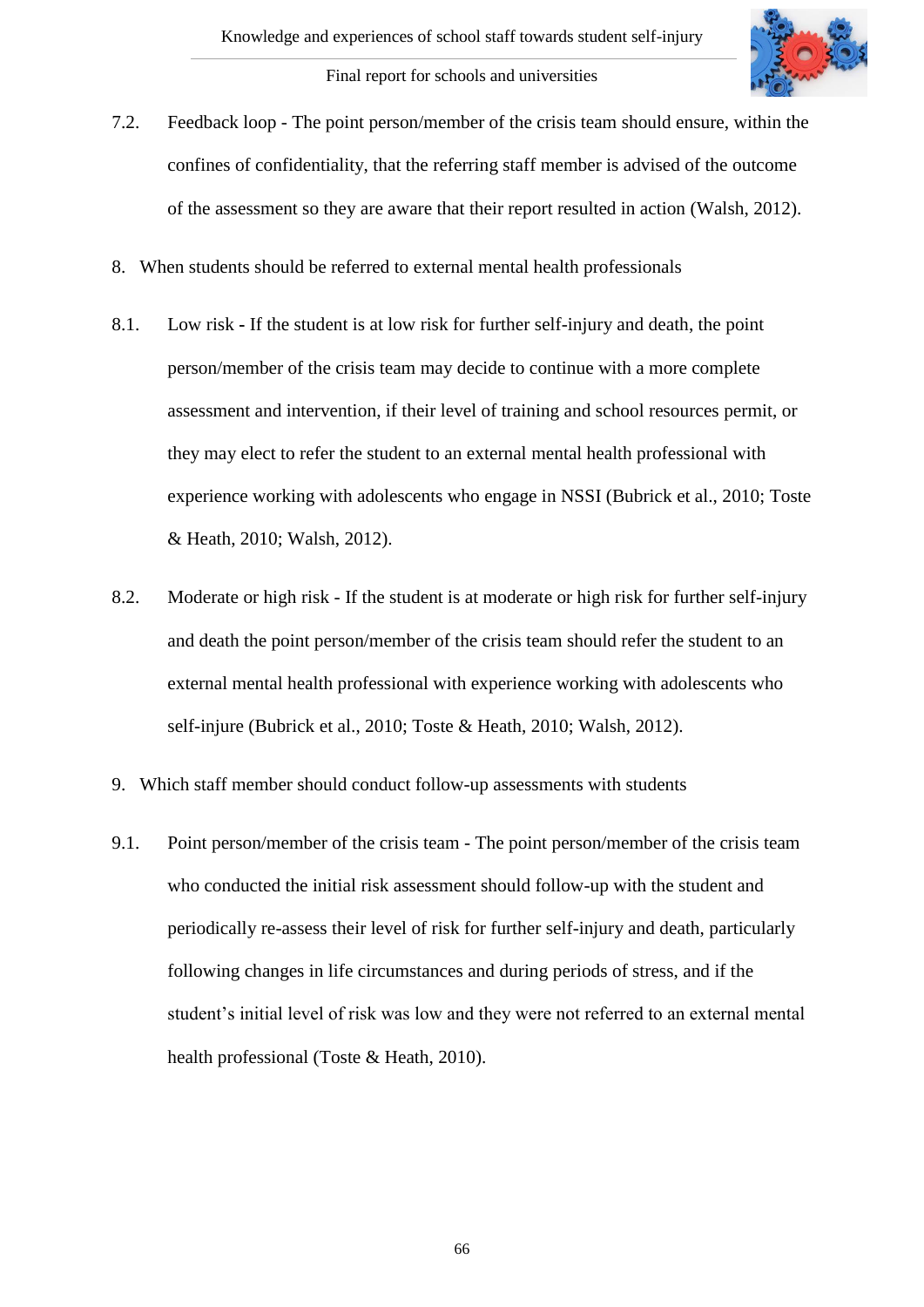

### 10. When parents/guardians should be notified about the self-injury

- 10.1. Low risk The point person/member of the crisis team may or may not elect to contact the student's parent/guardian if the student is at low risk for further self-injury and death (Bubrick et al., 2010; Toste & Heath, 2010; Walsh, 2012). However, the point person/member of the crisis team should encourage the student to discuss the matter with their parent/guardian even if they are at low risk for further self-injury and death (Bubrick et al., 2010). When deciding whether or not to contact parents of students who have self-injured or are suspected of self-injuring the point person/member of the crisis team should consider respective state and territory laws, and respective state and territory governing education department policies, the relevant codes of ethics and ethical guidelines, and consult with the school principal, coordinators, or members of the crisis team.
- 10.2. Moderate or high risk The point person/member of the crisis team should contact the student's parent/guardian if the student is at moderate or high risk for further selfinjury or death, and therefore, requires referral to an external mental health professional (Bubrick et al., 2010; Toste & Heath, 2010; Walsh, 2012). The student should be advised in advance by the point person/member of the crisis team that they will be contacting their parent/guardian, and the student should be invited to be present when the call is made to their parent/guardian so they are aware of what is discussed (Bubrick et al., 2010; Walsh, 2012). The point person/member of the crisis team should meet with the student and their parent/guardian(s) to discuss options for external support. If the parent/guardian does not follow up with the referral, dismisses the concerns, or indicates that they will not be following up with the referral, the point person/member of the crisis team should then meet with or contact the parent/guardian, and emphasise the importance of the referral (Walsh, 2012).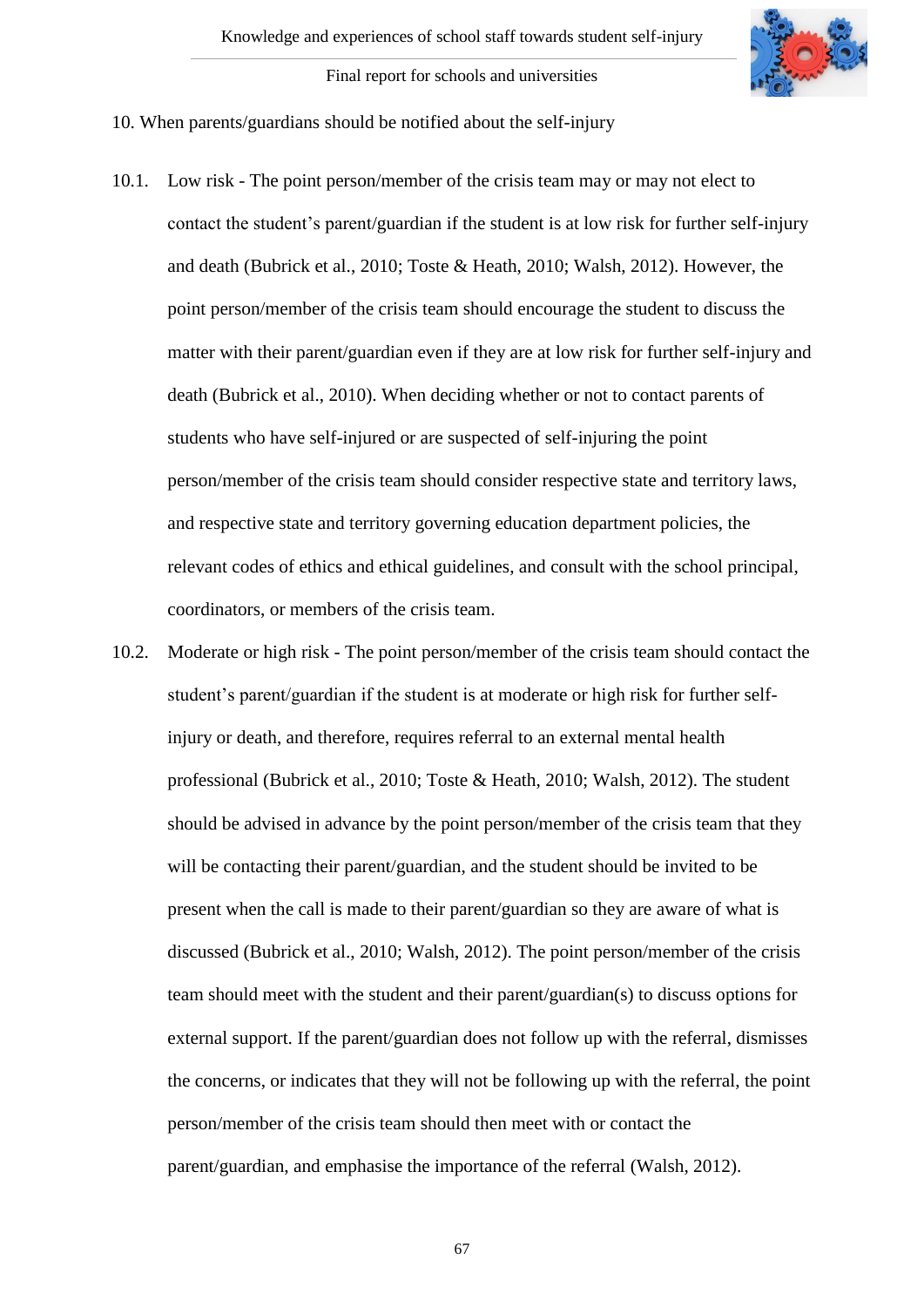

### 11. How to manage contagion or spread of self-injury among students

- 11.1. Peer communication Staff members should be aware of the potential for contagion among students and refer students who may require additional support (e.g., close friends and vulnerable students) to the point person/member of the crisis team. Staff members should also refer students who disclose that another student has self-injured or are suspected of self-injuring to the point person/member of the crisis team. Although communication about self-injury among peers should be discouraged and instead students should be told to speak to a staff member, it is not uncommon for students to discuss self-injury with friends, rather than seeking help from adults and teachers (Toste & Heath, 2010). Therefore, staff members may need to briefly respond to questions from friends of students who self-injure. In these instances, it may be helpful for staff to contextualise self-injury for students as one of many maladaptive coping strategies used by adolescents in response to overwhelming emotions, such as stress, anxiety, anger, and sadness (Toste & Heath, 2010).
- 11.2. Displaying unhealed wounds Deliberately displaying unhealed wounds to peers should not be permitted at school as this may be triggering for others. Staff members who notice students deliberately displaying unhealed wounds to peers should report the behaviour to the point person/member of the crisis team who should meet with the student to explain that displaying wounds could trigger peers to self-injure. Given that treatment for self-injury usually takes time and it may be years before students stop self-injuring, suspending or expelling students from school, or requiring them to return to school only after their wounds have healed or their self-injury is eliminated is not recommended. If students continue to openly show their unhealed wounds to peers, despite repeated warnings from the point person and parents, then further disciplinary action may be taken (Walsh, 2012).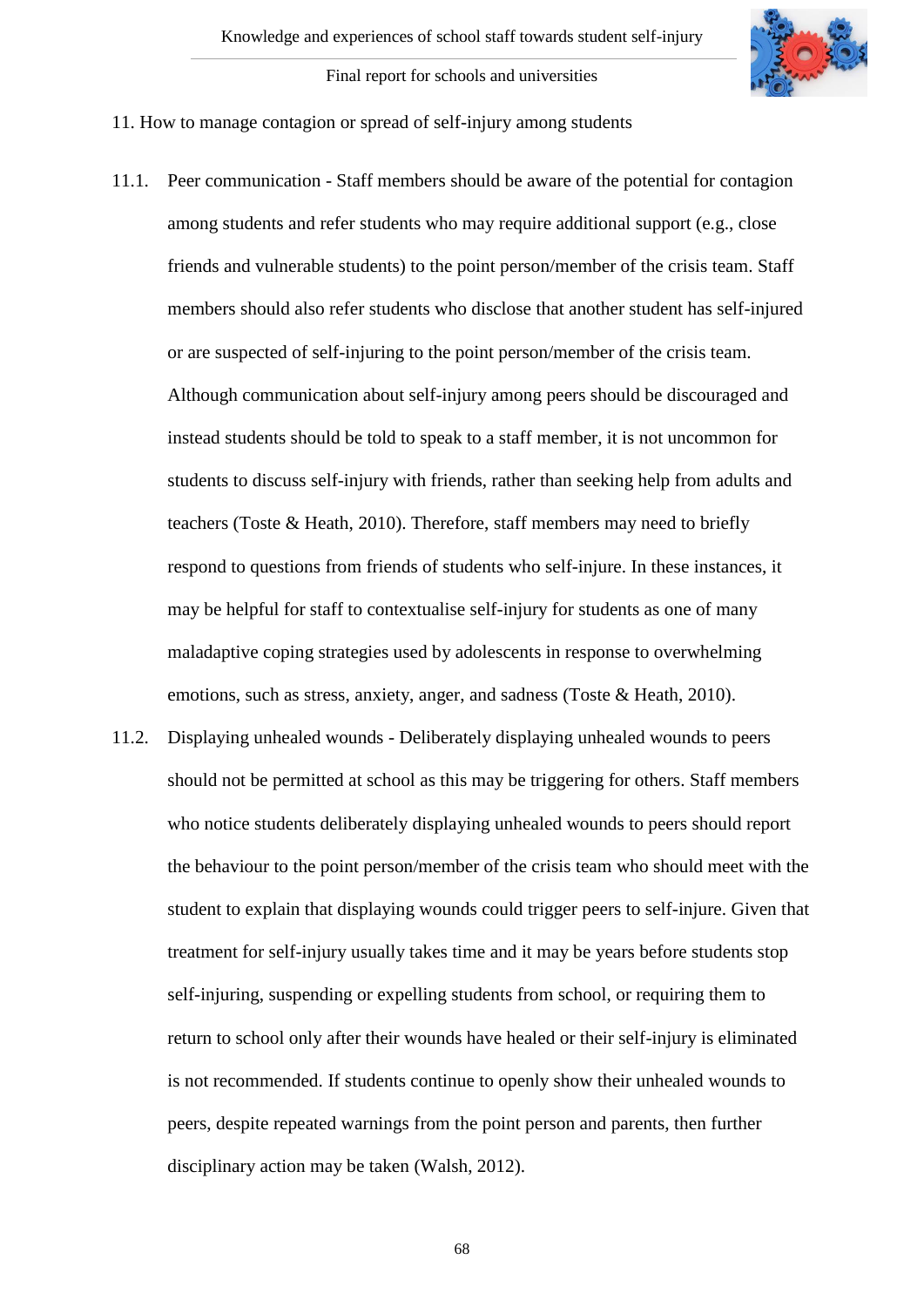

# 12. Self-care

- 12.1. Self-care for staff members Staff members should debrief with the point person/member of the crisis team when necessary to discuss their feeling and reactions towards the self-injury. The point person/member of crisis team should provide a list of referral options to staff members in need of additional assistance, and should seek assistance themselves when necessary.
- 13. Training programs and websites for school staff
- 13.1. Training programs
	- Self Abuse Finally Ends (S.A.F.E) Alternatives <http://www.selfinjury.com/>
	- Signs of Self-Injury (SOSI) Prevention Program http://www.mentalhealthscreening.org/programs/youth-prevention-programs/sosi/

# 13.2. Websites

- International Society for the Study of Self-Injury (ISSS) <http://www.itriples.org/>
- Interdisciplinary National Self-Injury in Youth Network Canada (INSYNC)  $\bullet$ http://www.insync-group.ca/
- Cornell Research Program on Self-Injurious Behaviour in Adolescents (CRPSIB) <http://www.crpsib.com/>
- Self-Injury Outreach and Support (SIOS) <http://sioutreach.org/>
- Non-Suicidal Self-Injury (NSSI).org [http://www.self-injury.org.au](http://www.self-injury.org.au/) $\bullet$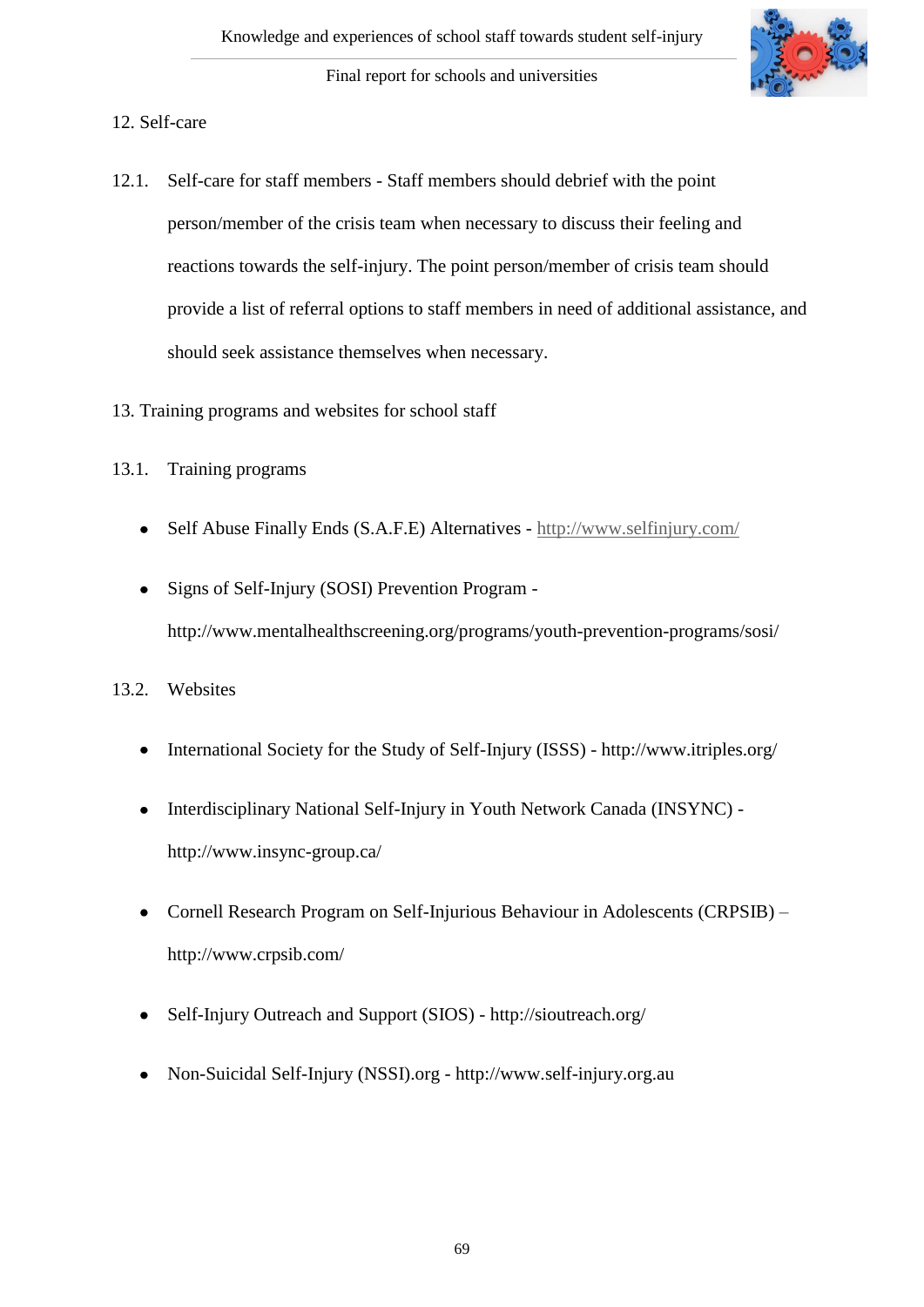

### **Appendix B: Policy Flowchart for Responding to Non-Suicidal Self-Injury in Schools**

The following policy flowchart provides teachers and other school staff with a quick reference for responding to students who self-injure. This flowchart was developed to accompany the policy. The key stages of the flowchart are summarised below.

It is essential that school staff respect the student's right to confidentiality and do not disclose a student's self-injury to other staff members, other students, or the student's parents unless otherwise stated in the policy and flowchart.

However, staff members should never promise students who self-injure that they will keep what they tell them a secret, and should explain to the student that they have a duty of care to

# tell someone who can help.

- School staff should contact the school nurse or first aid officer if they suspect a student has self-injured to treat the student's wounds and assess whether the student has wounds requiring medical treatment. If the student does have severe or life threatening wounds then the student should be referred to the nearest emergency department.
- If the student does not have severe or life-threatening wounds, the student should be referred to the school point person/member of the crisis team who can assess the student's risk of suicide. If the student is at risk of suicide then the point person/member of the crisis team should follow the school's suicide policy.
- If the student is not at risk of suicide, the point person/member of the crisis team  $\bullet$ should assess the student's risk of further self-injury, the severity of their injuries, and the presence of co-occurring mental health problems.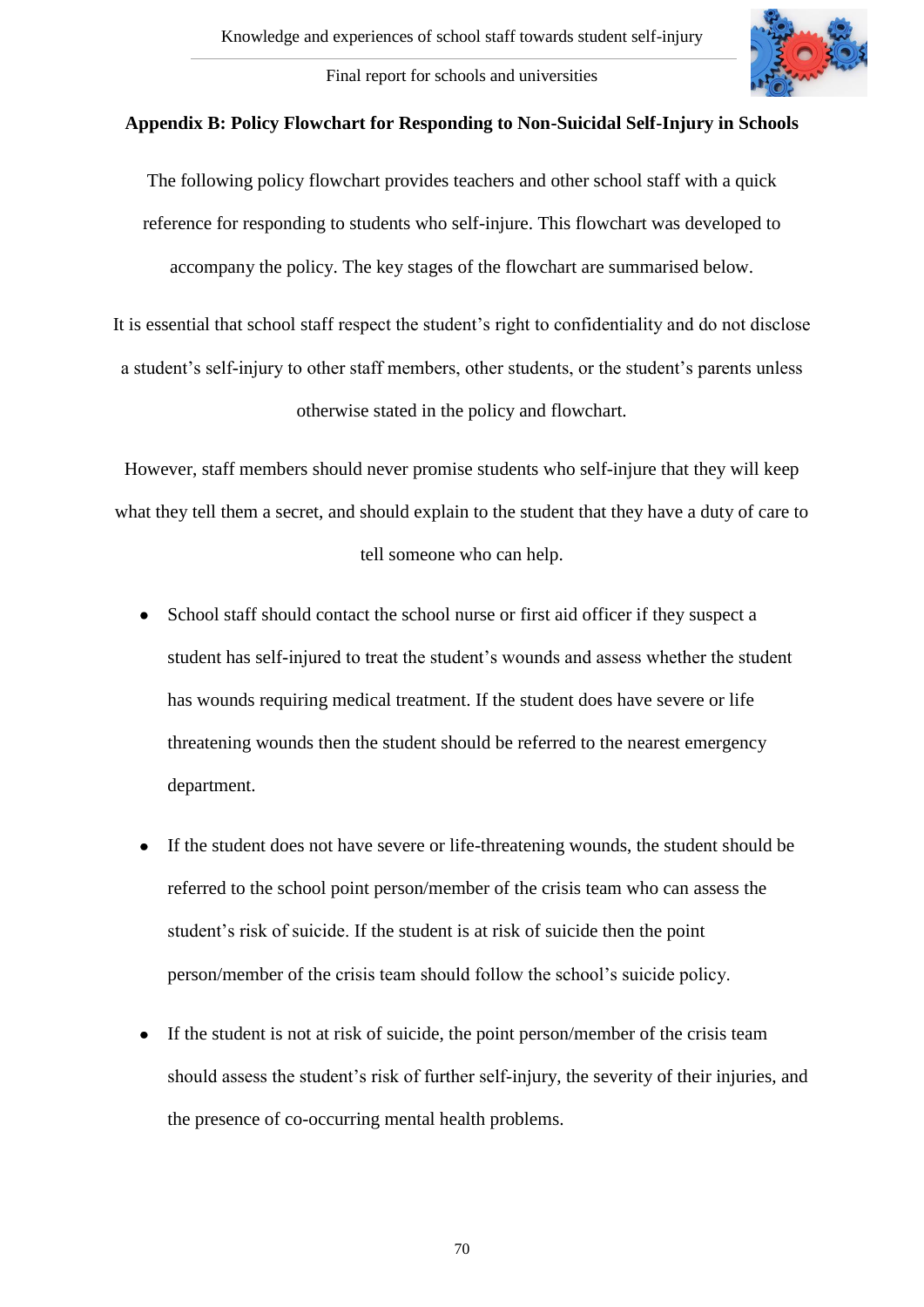

- If the student has self-injured with superficial tissue damage, has self-injured less than  $\bullet$ four times, typically engages in few forms of self-injury, and has no symptoms of cooccurring mental health problems then the student's risk for further self-injury and accidental death may be regarded as low. Intervention by the point person/member of the crisis team or referral to an external mental health professional may be considered. Students should be advised in advance and allowed to be present if their parents are contacted.
- If the student has self-injured with light to severe tissue damage, has self-injured four  $\bullet$ or more times, has engaged in multiple methods of self-injury, or has mild to acute symptoms of co-occurring mental health problems then risk for further self-injury and accidental death may be regarded as moderate to high. Referral to an external mental health professional should be made and the student's parents contacted. Students should be advised in advance and allowed to be present when their parents are contacted. The point person/member of the crisis team should ensure that within the confines of confidentiality the referring staff member is advised of the outcome of their referral so they are aware that their report resulted in action.